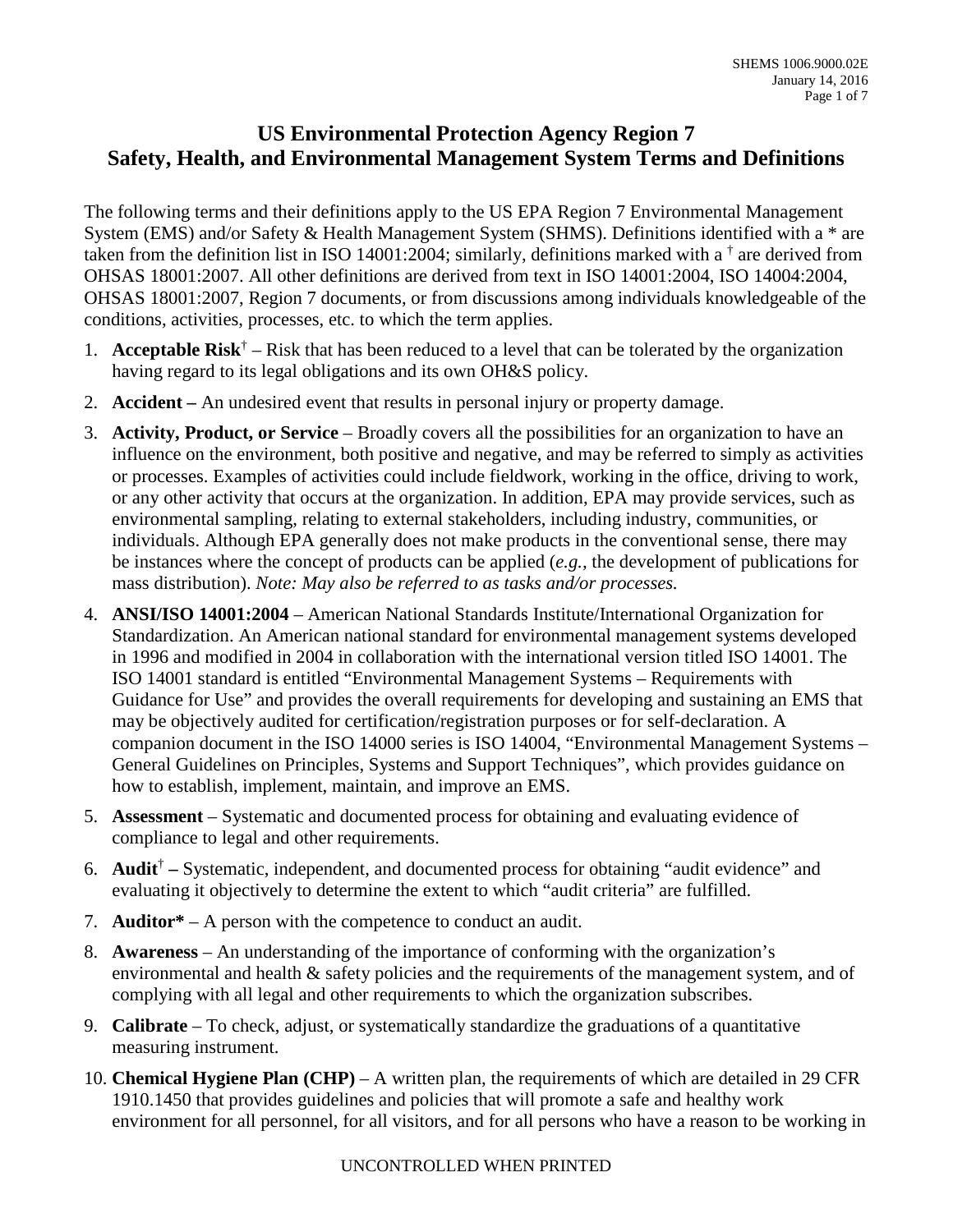laboratories. The intent is that the policies and guidelines presented in the plan will ensure compliance with federal, state, and local regulations. The plan references other regulations, procedures, and chemical safety and training requirements.

- 11. **Code of Federal Regulations (CFR)**  Codification of the general and permanent rules published by the executive departments and agencies of the federal government.
- 12. **Competence**  Possessing the knowledge, understanding, skills, and abilities necessary to complete assigned activities within certain performance standards specified by the organization.
- 13. **Continual Improvement\***  A recurring process of enhancing the environmental management organization's environmental policy. (Continual Improvement is defined similarly in OHSAS system in order to achieve improvements in overall environmental performance consistent with the 18001:2007 – environmental is substituted with OH&S)
- 14. **Continuity Of Operations Plan (COOP)**  A document for emergency response, back-up operations, and disaster recovery for information technology systems and installations in the event normal operations are interrupted.
- 15. **Corrective Action\***  An action to eliminate the cause of a detected nonconformity.
- 16. **Corrective Action**† An action to eliminate the cause of a detected nonconformity or other undesirable situation.
- 17. **Critical to Safety**  Those specific tasks within an operation with hazard(s) characterized with an extreme or high level of residual risk.
- 18. **Deviation**  A variation from accepted practices.
- 19. **Document**\*<sup>†</sup> Information and its supporting medium, which can include paper, magnetic, electronic or optical computer disc, photograph or master sample, or a combination thereof. *Note: May also be referred to as EMS Document or a SHMS Document.*
- 20. **Document Control**  A systematic procedure for indexing documents by number, date, and revision number for archiving, storage, and retrieval. Document control procedures ensure
	- Documents are approved for adequacy prior to issue;
	- Documents are reviewed and updated as necessary;
	- Changes and the current revision status of documents are identified;
	- Relevant versions of applicable documents are available at points of use;
	- Documents remain legible and readily identifiable;
	- Externally generated documents necessary for the planning and operation of the management system are identified and properly controlled; and
	- The use of obsolete documents is prevented.
- 21. **Emergency**  A situation in which a medical condition or injury or illness occurs that requires or damage to the environment, the laboratory and its infrastructure, or other property. A situation assistance beyond self-help/first-aid, or any condition that has caused or is causing significant harm where no harm has yet occurred, but that presents the potential to cause significant harm to people, property, or the environment, is also considered an emergency.
- 22. **Environment\***  Surroundings in which an organization operates including air, water, land, natural resources, flora, fauna, humans, and their interrelation.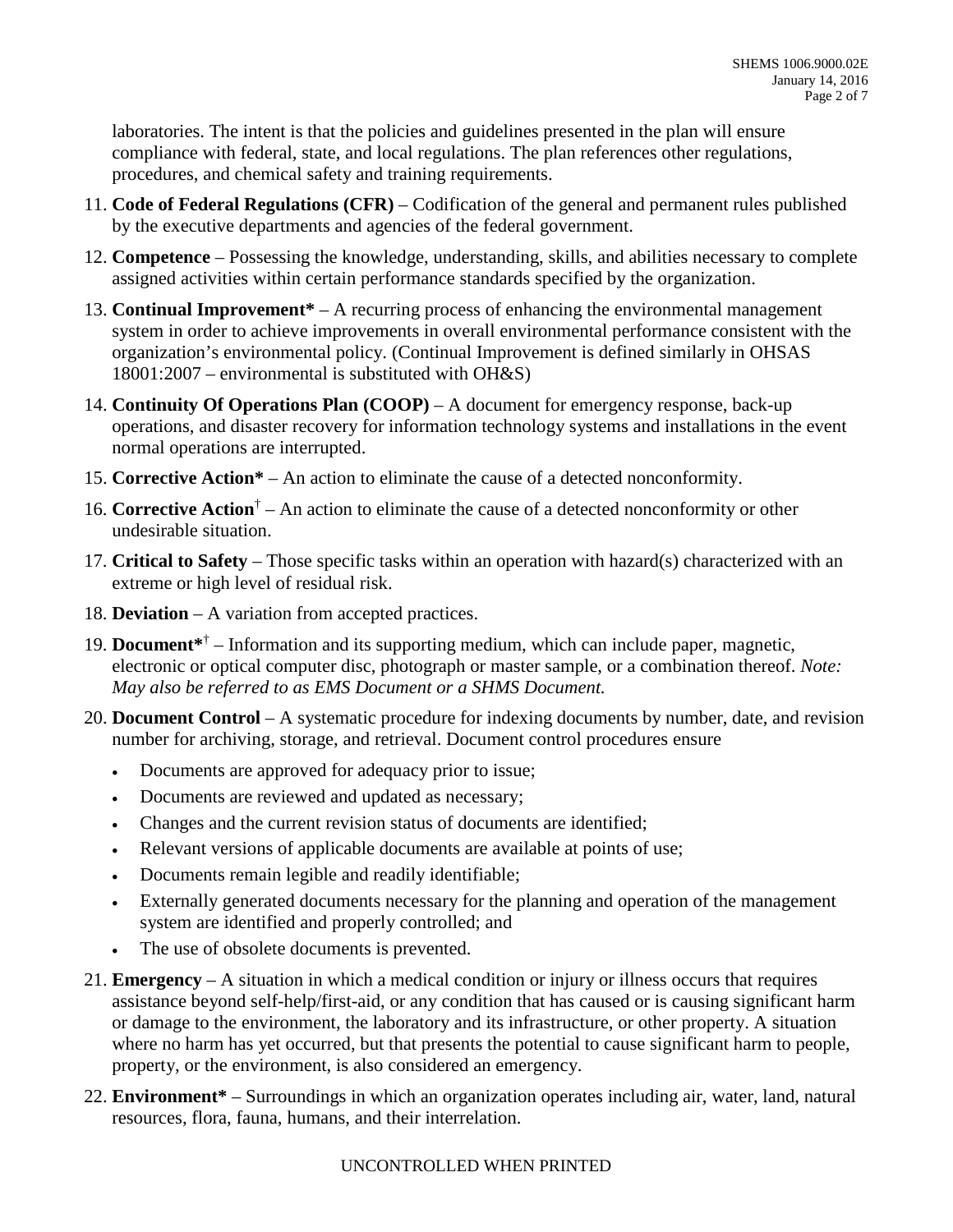- 23. **Environmental Aspect\***  Element of an organization's activities, products, or services that can interact with the environment.
- 24. **Environmental Impact\***  Any change to the environment, whether adverse or beneficial, wholly or partially resulting from an organization's environmental aspects.
- 25. **Environmentally Preferable**  A designation given to products or services that have a lesser or reduced effect on human health and the environment when compared with competing products or services that serve the same purpose.
- 26. **Environmental Management System\***  The part of an organization's management system used to develop and implement its environmental policy and manage its environmental aspects. It is a set of interrelated elements (organizational structure, planning activities, responsibilities, practices, procedures, and resources) used to establish and achieve environmental performance objectives.
- 27. **Environmental Management System Audit**  See the definition for Internal Audit.
- 28. **EMS Coordinator**  A member of the EPA Region 7 staff assigned with the responsibility for overall management of the EMS, to include reporting to the Region's Senior Management on the performance of the EMS and providing them with recommendations to improve upon its performance.
- 29. **EMS Document**  See the definition for Document.
- 30. **EMS File**  This is the file maintained by the EMS coordinator which contains all of the current documents listed in SHEMS [006.7210.02](https://006.7210.02).
- 31. **EMS Implementing Procedures**  Those procedures developed and implemented by Region 7 that identify the key elements of the EMS, as well as any attachments to those procedures.
- 32. **EMS Record**  See the definition for Record.
- 33. **Environmental Objective\***  An overall environmental goal, consistent with the environmental policy, that an organization sets itself to achieve.
- policy, that an organization sets itself to achieve. 34. **Environmental Performance\***  Measurable results of an organization's management of its environmental aspects. Results can be measured against the organization's environmental policy, environmental objectives, environmental targets, and/or other environmental performance requirements.
- 35. **Environmental Policy\***  The overall intentions and direction of an organization related to its environmental performance as formally expressed by senior management. It provides a framework for action and for the setting of environmental objectives and targets. *Note: In Region 7 also referred to as the Sustainability Policy.*
- 36. **Environmental Target\***  Detailed performance requirements, applicable to the organization or parts thereof, that arises from the environmental objectives and that needs to be set and met in order to achieve those objectives.
- 37. **Environmental Work Conditions**  The interior/exterior climate conditions that can impact the staff including humidity, temperature, air quality, glare, and solar load.
- staff including humidity, temperature, air quality, glare, and solar load. 38. **Evaluation**  The process of assessing the adequacy of one or more safety, health, or environmental programs, systems, procedures, or records (or components of programs, systems, procedures, or records) to determine the extent to which specified properties are present.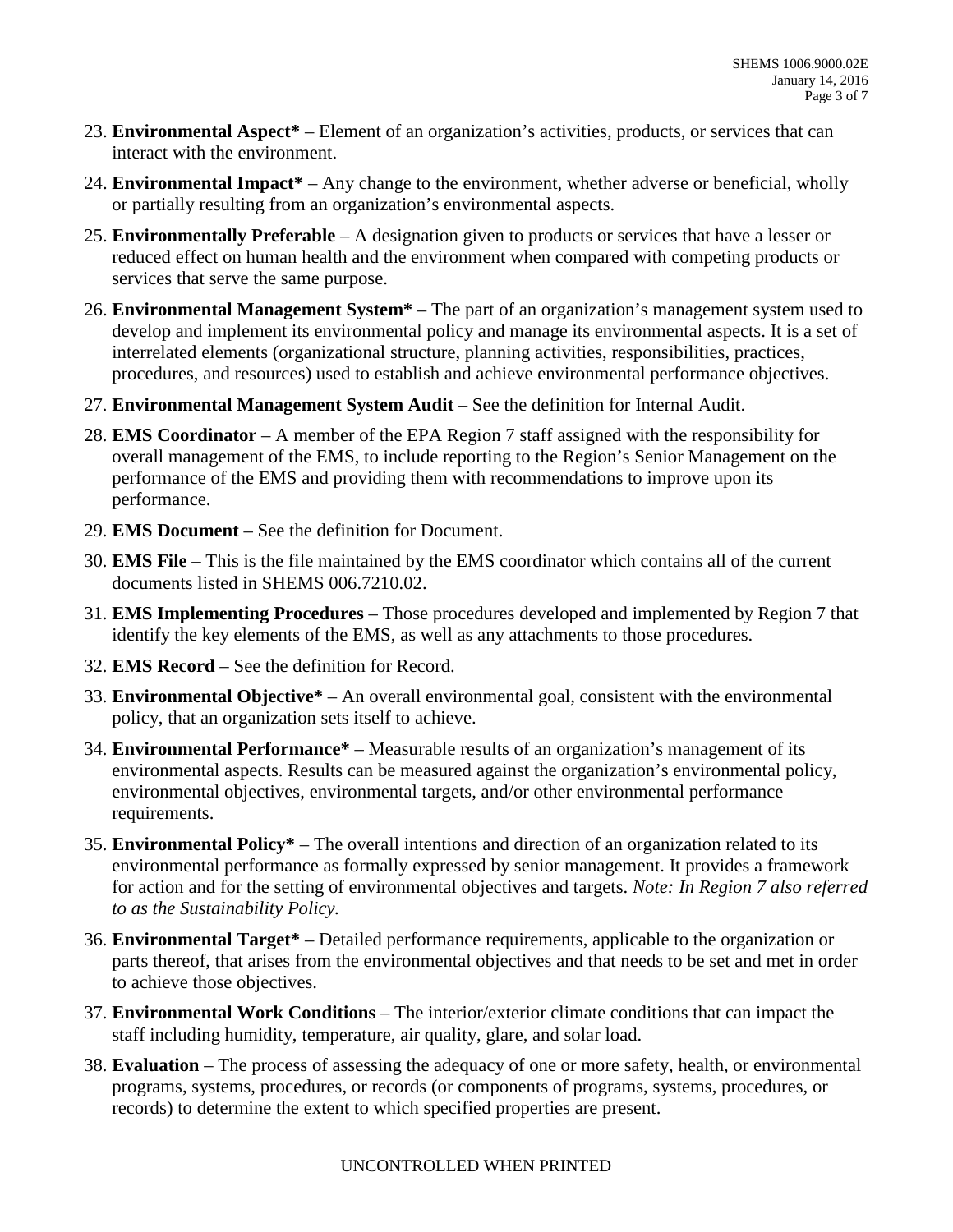- 39. **Exposure**  Contact with or proximity to a hazard, taking into account duration and intensity.
- 40. **External Communications**  Communication to parties or organizations external to the physical site boundaries of the facilities and activities on or off-site.
- function external to the Region's EMS and/or SHMS scope. 41. **External Stakeholder** – Those individuals or groups, who are designated as an Interested Party, but
- 42. **Facility-Related Goods and Services**  Materials provided for use within, and activities performed on behalf of, a Region 7 facility by or through a contract.
- 43. **Federal Register**  A daily publication for rules, proposed rules, and notices of the federal government.
- 44. **Grantee**  A person hired to perform work on behalf of the Region under a grant. (Refer to OARM Office of Grants and Debarment Glossary)
- 45. **Hazard**† Source, situation, or act with a potential for harm in terms of human injury or ill health, or a combination thereof.
- 46. **Hazard Identification**† Process of recognizing that a hazard exists and defining its characteristics.
- exposures to all acids and base chemicals capable of causing tissue damage. 47. **Hazard Type –** A grouping representing hazards of various origins and/or manifestations that have similar severities of harm. For example, the hazard type "Corrosive Chemicals" would include
- exposures to all acids and base chemicals capable of causing tissue damage. 48. **Ill Health**† Identifiable, adverse physical or mental condition arising from and/or made worse by a work activity and/or work-related situation.
- 49. **Incident**† Work-related event(s) in which an injury or ill health (regardless of severity) or fatality occurred, or could have occurred.
- in place (the gross risk or risk before controls). 50. **Inherent Risk** – The risk that an activity would pose if no controls or other mitigating factors were
- 51. **Injury or Illness**  A situation where an employee is physically harmed or becomes sick while at work.
- 52. **Interested Party\***  A person or group concerned with or affected by the environmental performance of an organization.
- performance of an organization. 53. **Interested Party**† Person or group, inside or outside the workplace, concerned with or affected by the OH&S performance of an organization.
- 54. **Internal Audit\***  A systematic, independent, and documented process for obtaining audit evidence and evaluating it objectively to determine the extent to which the environmental management system audit criteria set by the organization are fulfilled. *Note: May also be referred to as EMS Audit.*
- 55. **Internal Communications**  Communications that are intended for all members of the Region 7 work force including EPA employees (both those assigned to Region 7 and other parts of the Agency) and on-site grantees, contractors, and volunteers.
- 56. **Job Hazard Analysis**  A technique or process that focuses on job tasks as a way to identify hazards before they occur by analyzing the relationships between the worker, the tasks, the tools, and the work environment.
- 57. **Leadership in Energy & Environmental Performance (LEED)**  A series of voluntary standards developed by the US Green Building Council (USGBC) through which facilities can be third party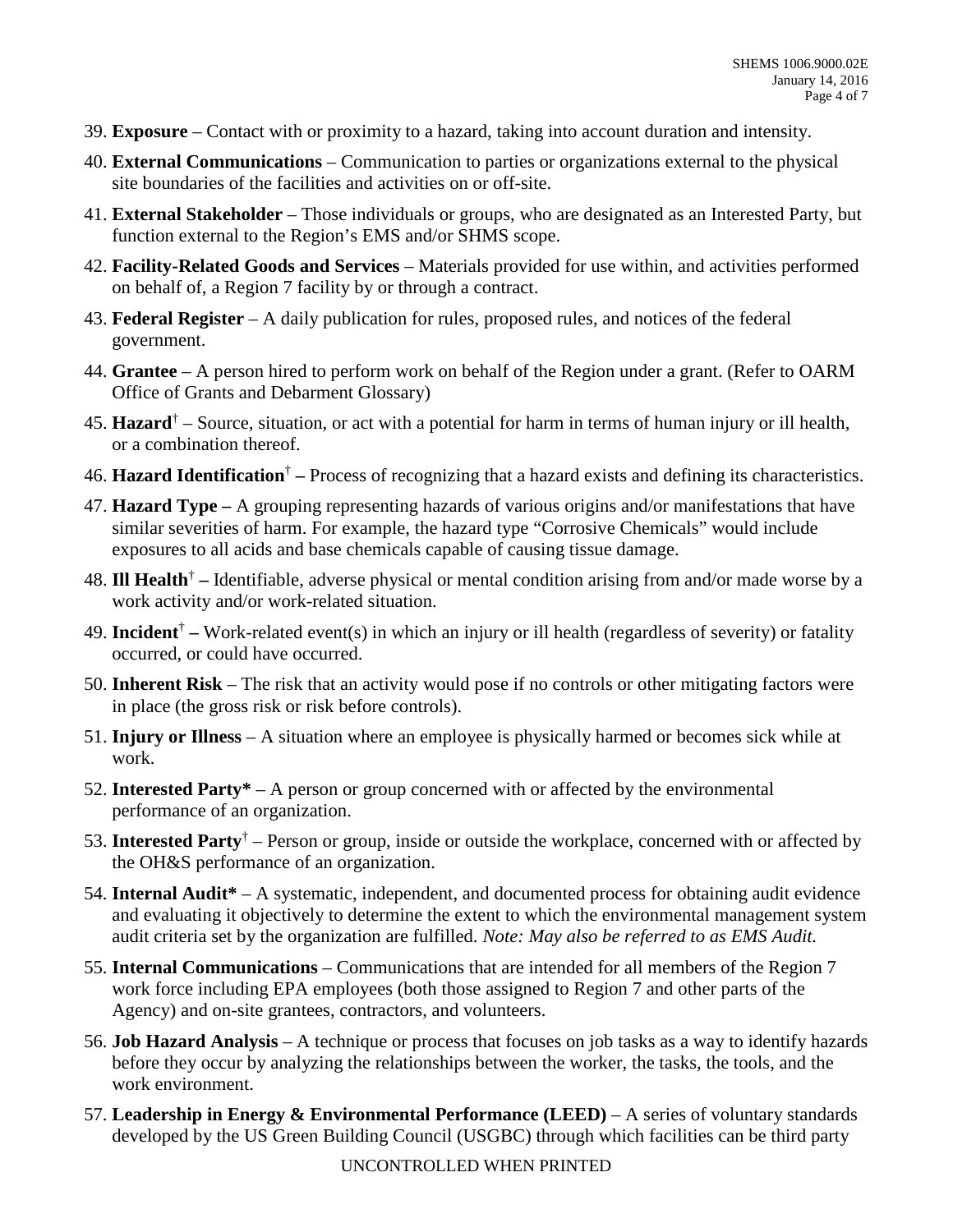certified as high performing "green" buildings in several categories including energy and water conservation, employee commuting, and purchasing.

- 58. **Legal and Other Requirements**  See the definitions for Legal Requirement and Other Requirement.
- 59. **Legal Requirement**  A requirement promulgated by federal, state, or local authorities.
- 60. **Management Program**  A program that is created/maintained to achieve specific objectives and targets within the management system to obtain/maintain compliance with legal and other requirements and/or achieve levels of performance "above and beyond" compliance with legal and other requirements. They include relevant and existing operational controls and activities (including their time lines, required resources, and delegated roles and responsibilities) that lead to the achievement of the objectives and targets.
- 61. **Near Miss**  Incidents where no property was damaged and no personal injury sustained, but where, given a slight shift in time or position, damage and/or injury easily could have occurred.
- 62. **Noncompliance**  The failure to act according to accepted standards, orders, or regulations.
- 63. **Nonconformance\***  The nonfulfillment of a requirement. Nonconformances include the failure to conform to EMS programmatic standards and the failure to comply with legal and other requirements (noncompliance).
- 64. **Nonconformity**† Non-fulfillment of a requirement. A nonconformity can be any deviation from relevant work standards, practices, procedures, legal requirements, etc. or OH&S management system requirements.
- 65. **Occupant Emergency Plan (OEP)**  A document to establish a crisis management program in the event of emergencies that may arise at the Regional Office or the Science & Technology Center. The OEP is as comprehensive as possible to help prevent injury, loss of life, loss of property, damage to EPA facilities and environmental impacts in times of crisis or emergency.
- personnel), visitors, or any other person in the workplace. 66. **Occupational Health and Safety (OH&S)** † – Conditions and factors that affect, or could affect, the health and safety of employees or other workers (including temporary workers and contractor
- personnel), visitors, or any other person in the workplace. 67. **OH&S Management System**† Part of an organization's management system used to develop and resources) used to establish policy and objectives and to achieve those objectives. *Note: Also referred to as the Safety & Health Management System (SHMS).*  implement its OH&S policy and manage its OH&S risks. It is a set of interrelated elements (organizational structure, planning activities, responsibilities, practices, procedures, processes, and
- 68. **OH&S Objective**† OH&S goal, in terms of OH&S performance, that an organization sets itself to  achieve. *Note: May also be referred to as a safety & health objective.*
- 69. **OH&S Performance**† Measureable results of an organization's management of its OH&S risks. OH&S performance measurement includes measuring the effectiveness of the organization's controls. *Note: May also be referred to as Safety & Health performance.*
- 70. **OH&S Policy**† Overall intentions and direction of an organization related to its OH&S  action and for the setting of OH&S objectives. *Note: Also referred to as the Safety & Health Policy.*  performance as formally expressed by to management. The OH&S Policy provides a framework for
- 71. **OHSAS 18001:2007** The Occupational Health and Safety Assessment Series (OHSAS) standard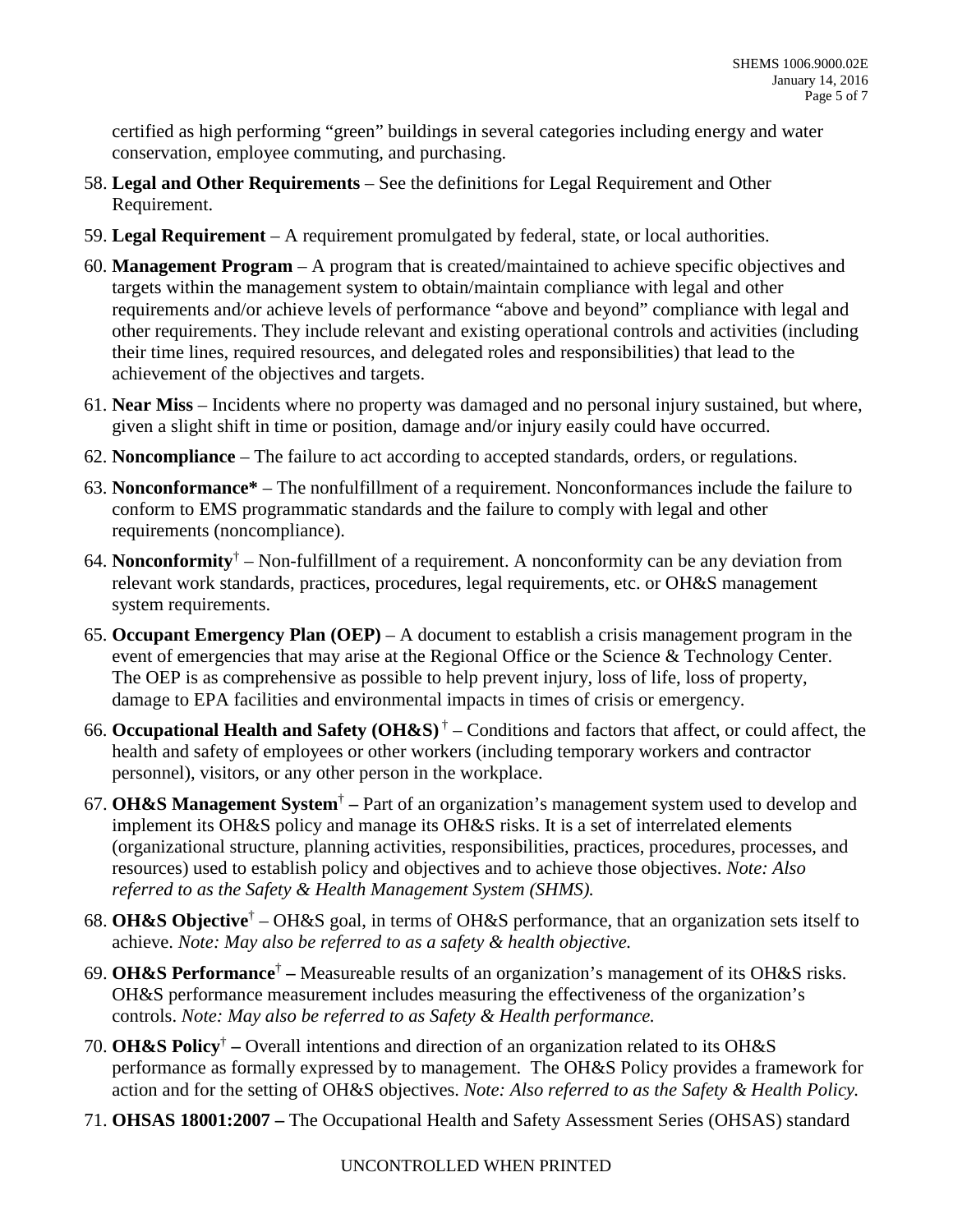developed by the British Standards Institute (BSI) as an ISO 14001-compatible document for the development and maintenance of a robust health and management system.

- 72. **Operational Controls**  Broadly defined to include engineering (*e.g.,* water reclamation tanks), physical (*e.g.,* dikes and berms), and administrative (*e.g.,* standard operating procedures) controls that are applied to activities, products and services to minimize the occurrence of adverse impacts associated with the significant environmental aspects and to prevent deviations from the environmental policy or from legal and other requirements.
- 73. **Organization\***† A company, corporation, firm, enterprise, authority or institution, or part or combination thereof, whether incorporated or not, public or private, that has its own functions and administration.
- 74. **Other Requirement**  Mandatory or voluntary codes of conduct and performance standards, either externally or internally created, to which an organization subscribes.
- 75. **Personal Protective Equipment**  Equipment worn to minimize exposure to a hazard.
- 76. **Preventive Action\***  An action to eliminate the cause of a potential nonconformity.
- 77. **Preventive Action**† An action to eliminate the cause of a potential nonconformity or other undesirable potential situation.
- 78. **Prevention of Pollution\***  The use of processes, practices, materials, products, services or energy to avoid, reduce or control (separately or in combination) the creation, emission or discharge of any type of pollutant or waste, in order to reduce adverse environmental impacts. Synonymous with pollution prevention.
- 79. **Procedure\***† A specified way to carry out an activity or process.
- 80. **Purchase Card**  A government charge card used for small purchases not requiring competition or other detailed requirements of larger procurement actions.
- 81. **Qualitative Analysis**  The examination of non-measurable data.
- 82. **Quantitative Analysis**  The examination of measurable and verifiable data.
- *83.* **Record\***† A document stating results achieved or providing evidence of activities performed.  *Note: May also be referred to as EMS Record or SHMS Record.*
- 84. **Regional Safety & Health Manager**  The Region's safety and health technical expert with overall for achieving the objectives associated with them. They work with the SHMS Coordinator and the through the Health & Safety Management Policy statement. day-to-day responsibility for administration of the Region's various Safety & Health Programs and ARA to achieve the desired level of safety and health performance articulated by the Senior Staff
- 85. **Regional Training Officer**  The individual assigned oversight responsibility for the management and leadership of the Region 7 Training/Workforce Development Program.
- 86. **Residual Risk**  Risk remaining after protective measures (risk reduction measures) have been taken.
- 87. **Responsible Manager**  The manager of the affected area.
- 88. **Risk**† Combination of the likelihood of an occurrence of a hazardous event or exposure(s) and the severity of injury or ill health that can be caused by the event or exposure(s).
- 89. **Risk Assessment**† Process of evaluating the risk(s) arising from a hazard(s), taking into account